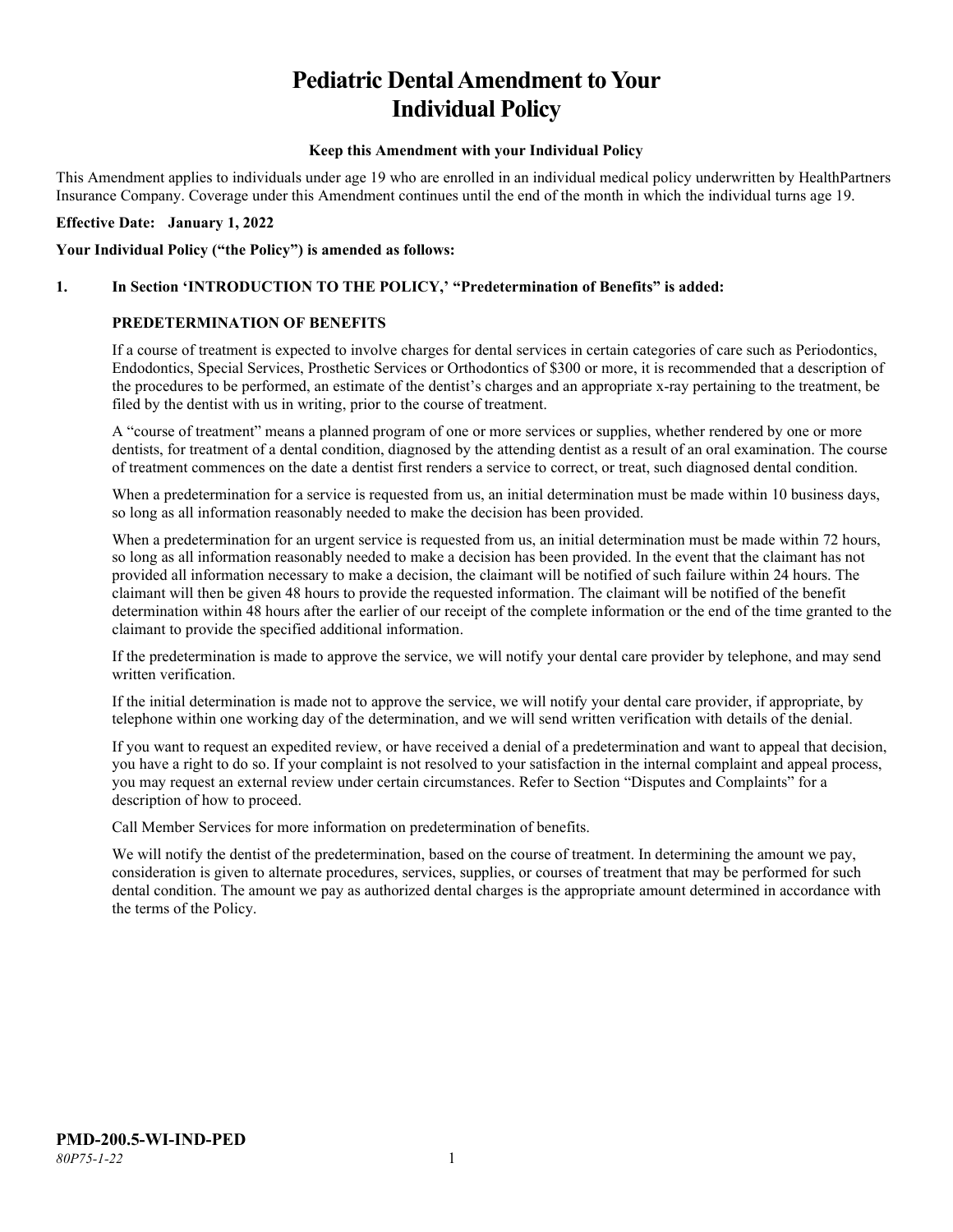If a description of the procedures to be performed, and an estimate of the dentist's charges are not submitted in advance, we reserve the right to make a determination of benefits payable, taking into account alternate procedures, services, supplies or courses of treatment, based on accepted standards of dental practice.

Predetermination for services to be performed is limited to services performed within 90 days from the date such course of treatment was approved by us. Additional services required after 90 days may be submitted in writing, as a new course of treatment, and approved on the same basis as the prior plan.

#### **2. In Section 'DEFINITIONS OF TERMS USED,' the following definitions are added:**

**Clinically Accepted Dental Services.** These are techniques or services, accepted for general use, based on risk/benefit implications (evidence based). Some clinically accepted techniques are approved only for limited use, under specific circumstances.

**Consultations**. These are diagnostic services provided by a dentist or dental specialist other than the practitioner who is providing treatment.

**Cosmetic Care.** These are dental services to improve appearance, without treatment of a related illness or injury.

**Customary Restorative Materials.** These are amalgam (silver fillings), glass ionomer and intraorally cured acrylic resin and resin-based composite materials (white fillings).

**Date of Service.** This is generally the date the dental service is performed. For prosthetic, or other special restorative procedures, the date of service is the date impressions were made for final working models. For endodontic procedures, date of service is the date on which the root canal was first entered for the purpose of canal preparation.

**Dentist.** This is a professionally degreed doctor of dental surgery or dental medicine who lawfully performs a dental service in strict accordance with governmental licensing privileges and limitations.

**Elective Procedures.** These are procedures which are available to patients but which are not dentally necessary.

**Emergency Dental Care.** These are services for an acute dental condition that would lead a prudent layperson to reasonably expect that the absence of immediate care would result in serious impairment to the dentition or would place the person's oral health in serious jeopardy.

**Endodontics.** This is the treatment of diseases of the dental pulp. Endodontics includes root canal therapy, pulp capping procedures, apexification and periapical procedures associated with root canal treatment.

**Medically Necessary Orthodontic Services.** These are comprehensive medically necessary services covered for pediatric dental insureds who have a severe handicapping malocclusion related to a medical condition resulting from congenital, craniofacial or dentofacial malformations involving the teeth and requiring reconstructive surgical correction in addition to orthodontic services.

**Oral Surgery.** This is routine surgery involving teeth or alveolar bone, including extraction and alveolectomy. Oral surgery may include other oral treatment and surgery, if a dentist considers it dentally necessary. Oral surgery does not include orthodontia, orthognathic surgery, and placement of dental implants or surgical care that is necessary because of a medical condition.

**Orthodontics.** This is medically necessary dental care for the correction of severe handicapping malocclusion of teeth using appliances and techniques that alter the position of teeth in the jaws.

**Orthognathic Surgery.** This is oral surgery to alter the position of the jaw bones.

**Periodontics.** This is non-surgical and surgical treatment of diseases of the gingiva (gums) and bone supporting the teeth.

**Prosthetic Services.** These are services to replace missing teeth; including the prescribing, repair, construction, replacement and fitting of fixed bridges and full or partial removable dentures.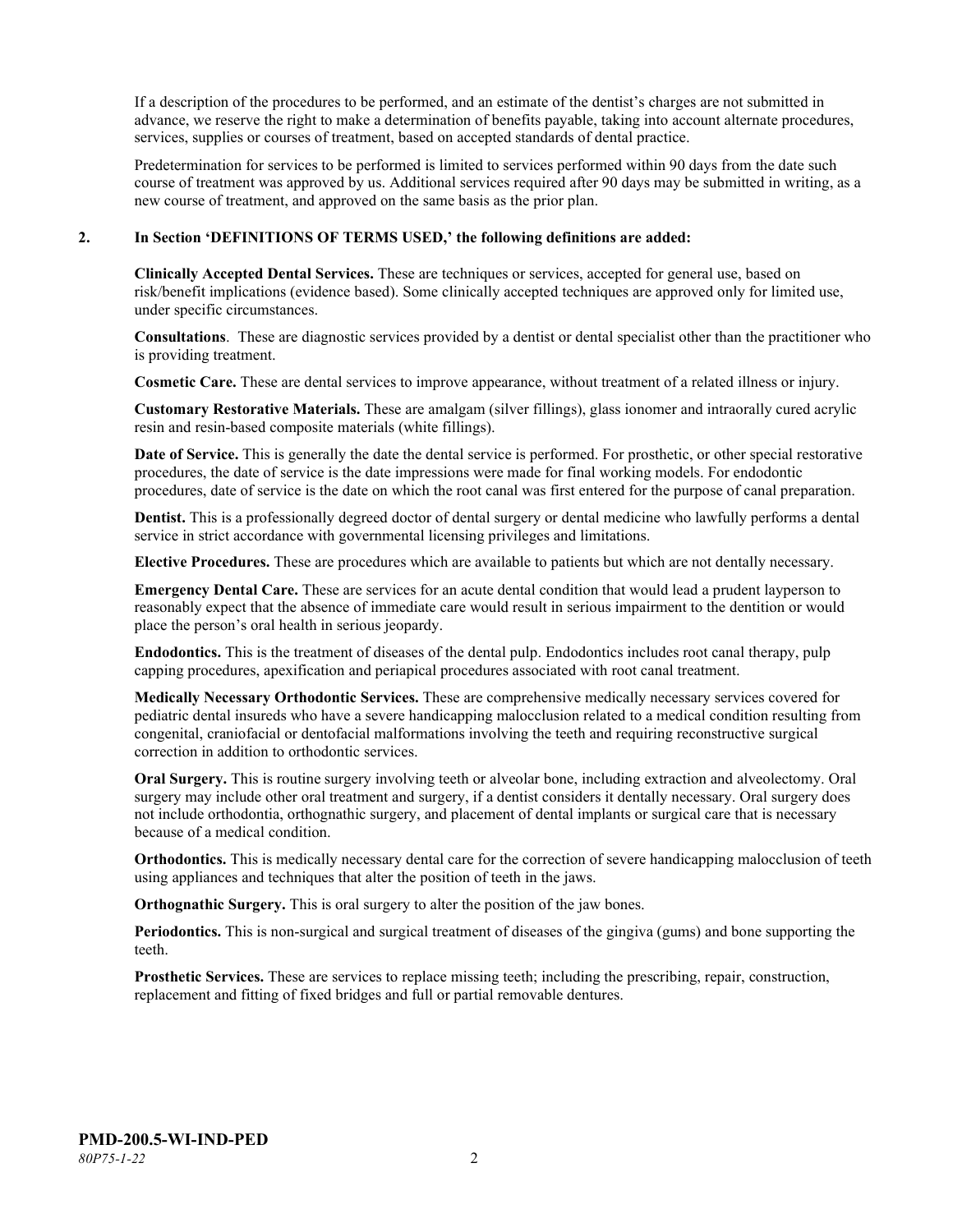## **3. The following are added to Section "SERVICES NOT COVERED," and apply only to Pediatric Dental benefits:**

- Treatment, procedures or services which are not dentally necessary and/or which are primarily educational in nature or for the vocation, comfort, convenience, appearance or recreation of the insured.
- The treatment of conditions which foreseeable result from excluded services.
- For Network Benefits, treatment, procedures or services which are not provided by a network dentist or other authorized provider or are not authorized by us.
- Dental services or supplies primarily intended to alter the shape, appearance and function of the teeth for cosmetic purposes, or for the purpose of improving the appearance of your teeth. This includes tooth whitening, tooth bonding and veneers that cover the teeth, and any services intended to replace existing restorations done historically for cosmetic reasons, even if due to material failure (wear/chipping/fracture) or the presence of decay at the restorative margin. This exclusion does not apply to services for reconstructive surgery. However, to the extent that these reconstructive surgery services are paid as medical services under the Policy, they are not covered as Pediatric Dental services.
- Hospitalization or other facility charges.
- Local anesthesia or use of electronic analgesia billed as a separate procedure is not covered. Inhaled nitrous oxide is not covered. General anesthesia and intravenous sedation are not covered except as indicated in this Amendment.
- Orthodontic services, except as provided in this Amendment.
- Orthognathic surgery (surgery to reposition the jaws).
- Services which are elective, investigative, experimental or not otherwise clinically accepted.
- Procedures, appliances or restorations that are necessary to alter, restore or maintain occlusion, including but not limited to: increasing vertical dimension, replacing or stabilizing tooth structure lost by attrition (including chipping or fractures of tooth structure or restoration), or erosion, abfraction, abrasion, or realigning teeth, except as covered orthodontic services provided in this Amendment. Mandibular orthopedic appliances and bite planes are also not covered.
- Procedures, appliances (other than occlusal guards, as indicated in this Amendment) or restorations for the prevention of bruxism (grinding of teeth) or clenching.
- Services for the following items:
	- o replacement of any missing, lost or stolen dental or implant-supported prosthesis.
	- replacement or repair of orthodontic appliances.
	- replacement of orthodontic appliances due to non-compliance.
- Services related to a prosthetic or special restorative appliance which was installed or delivered more than 60 days after termination of coverage.
- Diagnostic testing that is performed and billed as a separate procedure such as collection of microorganisms for culture, viral cultures, genetic testing for susceptibility or oral disease and caries susceptibility tests. This includes all oral pathology and laboratory testing charges.
- For non-network coverage, dental services related to the replacement of any teeth missing prior to the insured's effective date under this Amendment.
- Dental services, supplies and devices not expressly covered as a benefit under this Amendment.
- Prescription drugs and medications prescribed by a dentist. This includes gingival irrigation.
- Services provided to the insured which the insured is not required to pay.
- The portion of a billed charge for an otherwise covered service by a non-network provider, which is in excess of our maximum amount allowed. We also do not cover charges or a portion of a charge which is either a duplicate charge for a service or charges for a duplicate service.
- Services for injury or illness either (a) arising out of an injury in the course of employment and subject to workers' compensation or similar law; or (b) for which benefits are payable without regard to fault, under coverage statutorily required to be contained in any motor vehicle or other liability insurance policy or equivalent self-insurance; or (c) for which benefits are payable under another policy of accident and health insurance, Medicare or any other governmental program.
- Except where expressly addressed in this Amendment, when multiple, acceptable treatment options exist related to a specific dental problem, we will provide benefits based upon the least costly alternative treatment. This includes inlay restorations paid as corresponding amalgam restorations.
- Services covered under the patient's medical plan, except to the extent not covered under the patient's medical plan.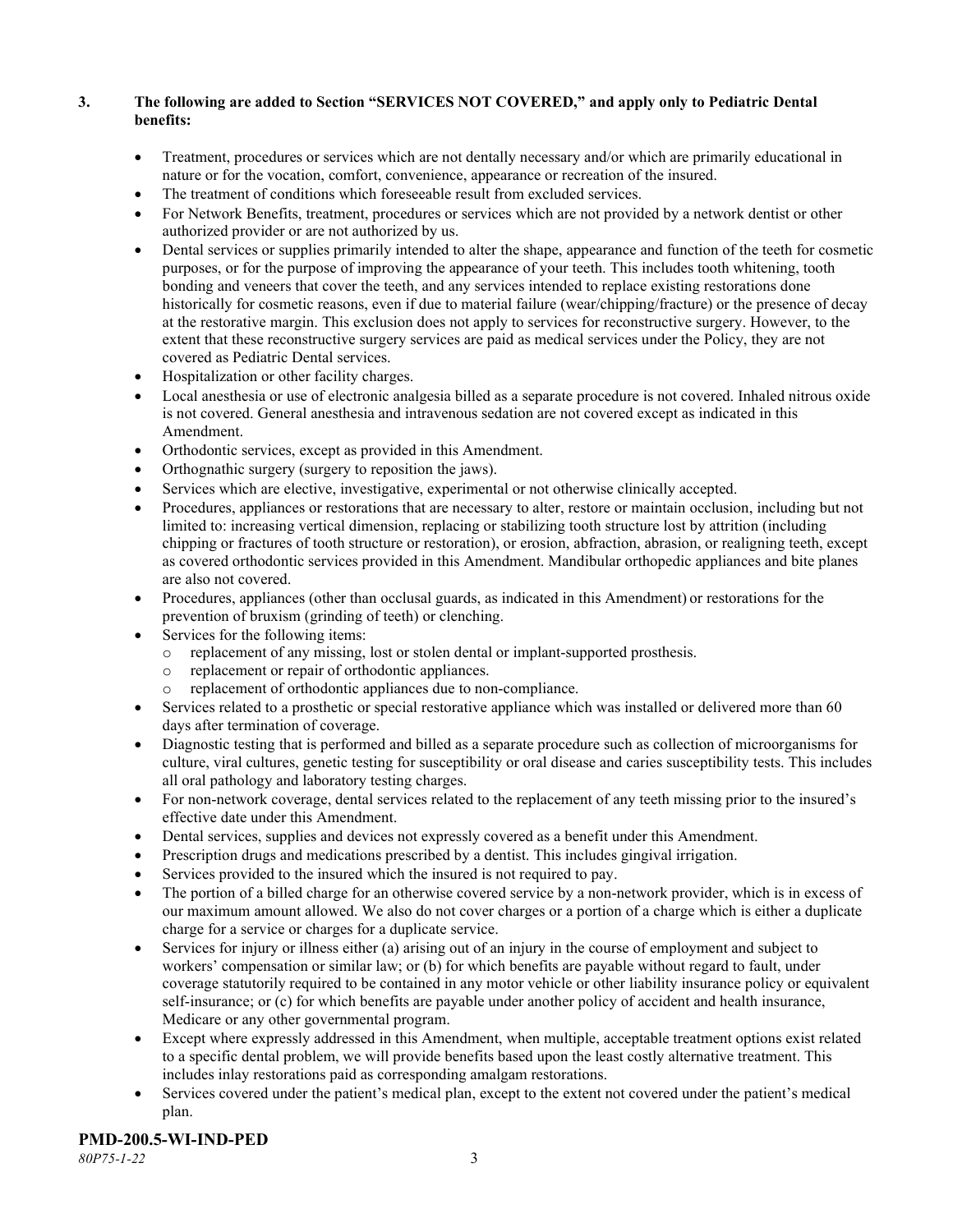- Additional charges for office visits that occur after regularly scheduled hours, missed appointments or appointments cancelled on short notice.
- Onlays, veneers or partial crowns fabricated from extraorally cured composite resin or porcelain.
- Periodontal splinting.
- Athletic mouthguards.
- Charges for infection control, sterilization and waste disposal.
- Charges for sales tax.
- Treatment, procedures, or services or drugs which are provided when you are not covered under this Amendment.
- Cone beam CT capture and interpretation.
- Harvest of bone for use in autogenous grafting procedure.
- Charges for maxillofacial prosthetics.
- Charges for case presentations for treatment planning or behavioral management.
- Charges for enamel microabrasion, odontoplasty and pulpal regeneration.
- Charges for surgical procedures for isolation of a tooth with a rubber dam.
- Non-intravenous conscious sedation and drugs to treat anxiety or pain.
- Charges for endodontic endosseous implants.
- Charges for intentional reimplantation (including necessary splinting).
- Charges for canal preparation and fitting of preformed dowel or post.
- Charges for temporary crowns for fractured teeth.
- Charges for interim or custom abutments for implants.
- Charges for rebonding, recementing and repair of fixed retainers.
- Charges for surgical placement of a temporary anchorage device.
- Charges for autogenous or nonautogenous osseous, osteoperiosteal or cartilage graft of the mandible or maxilla.
- Charges for anatomical crown exposure.
- Interim prostheses.
- Connector bars, stress breakers and precision attachments.
- Provisional pontics, crowns and retainer crowns.
- Copings.
- Oral hygiene instruction.
- Removal of fixed space maintainers.
- Hospital, home and extended care facility visits by dental providers.
- Gold foil restorations.
- Treatment for correction of malocclusion of teeth and associated dental and facial disharmonies, and posttreatment retainers, when treatment is not medically necessary.
- Maxillofacial MRI, maxillofacial ultrasound and sialoendoscopy capture and interpretation.
- Post processing of image or image sets.
- Caries risk assessment and documentation.
- Charges for unspecified procedures.
- Charges for the placement of a restorative foundation for an indirect restoration.
- Charges for periradicular services and bone grafts or other material used in conjunction with periradicular surgery.
- Non-dental administrative fees and charges including, but not limited to dental record preparation, and interest charges.
- Services related to the diagnosis and treatment of Temporomandibular Joint Dysfunction (TMD).
- Services associated with non-covered services.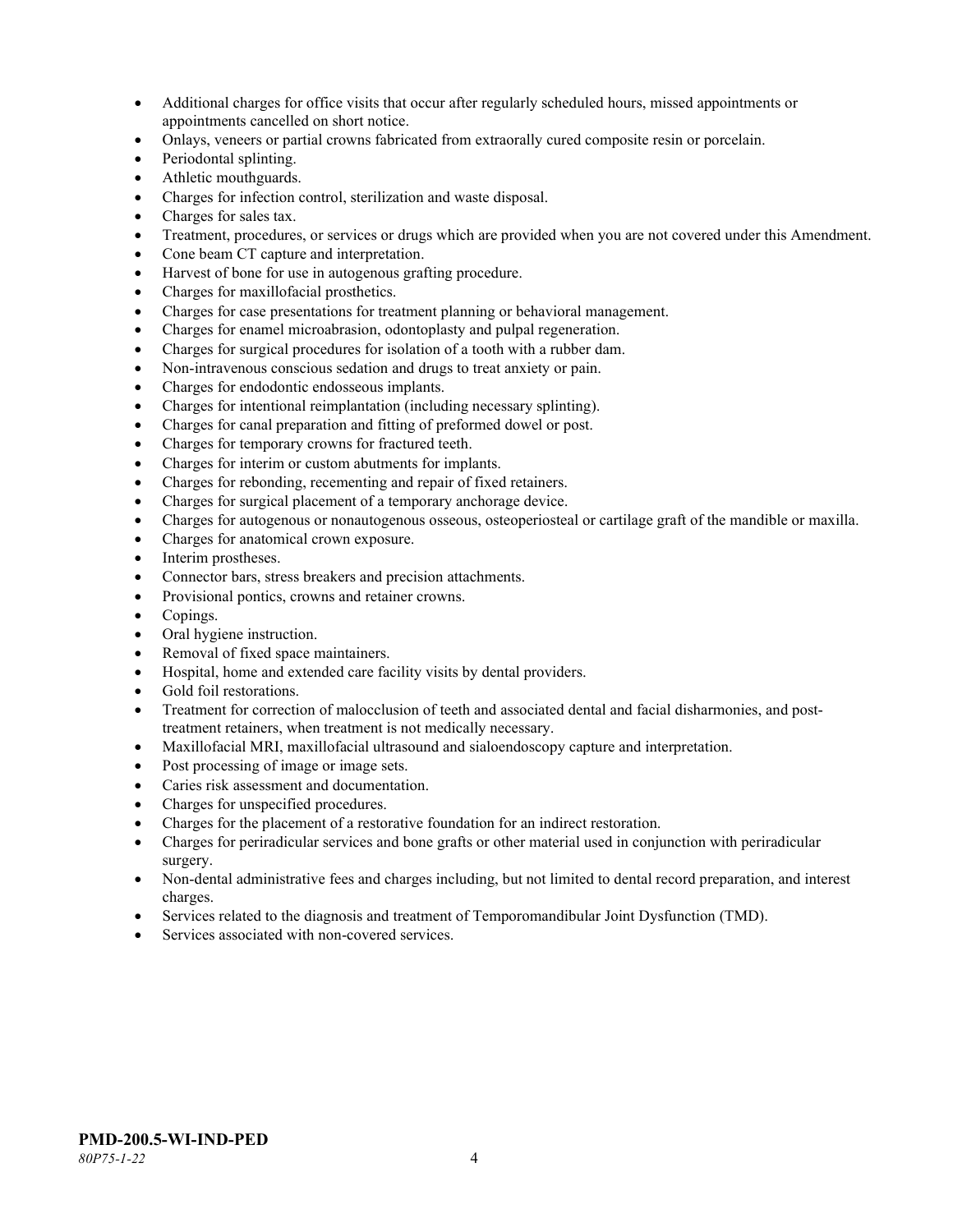#### **4. The Benefits Chart is expanded to include the following:**

# **Pediatric Dental Benefits Chart**

**The Policy covers Preventive and Diagnostic Services, Basic, Special, Prosthetic and medically necessary Orthodontia Services only, for insureds under age 19.**

**HealthPartners Insurance Company agrees to cover the dental services described below. This Benefits Chart describes the level of payment that applies for each of the covered services. To be covered, dental services or items described below must be medically or dentally necessary. The date of service must be while you are enrolled in the plan.**

**Coverage for eligible services is subject to the exclusions, limitations and other conditions of this Amendment and the Policy. See item 3. of this Amendment for additional information about exclusions.**

**This dental plan allows you to choose, at any time, dentists within the dental network (Network Benefits), or dentists outside of the network (Non-Network Benefits).**

**The amount that we pay for covered services is listed below. The insured is responsible for the specified dollar amount and/or percentage of charges that we do not pay. Coverage may vary according to your network selection.**

**Benefits are underwritten by HealthPartners Insurance Company.**

**When you use Non-Network providers, benefits are substantially reduced and you will likely incur significantly higher out-of-pocket expenses. A Non-Network provider does not usually have an agreement with HealthPartners Insurance Company to provide services at a discounted fee. In addition, Non-Network Benefits are restricted to the usual and customary amount under the definition of "Charge." The usual and customary amount can be significantly lower than a Non-Network provider's billed charges. If the Non-Network provider's billed charges are over the usual and customary amount, you pay the difference, in addition to any required deductible, copayment and/or coinsurance, and these charges do not apply to the out-of-pocket limit.**

**This plan is subject to plan and benefit changes required to maintain compliance with federal and state law. This includes, but is not limited to, benefit changes required to maintain a certain actuarial value or metal level. We may also change your deductible, coinsurance and out-of-pocket limit values on an annual basis to reflect cost of living increases.**

#### **These definitions apply to this Amendment.**

| <b>Calendar Year:</b> | This is the 12-month period beginning 12:01 A.M. Central Time, on January 1, and<br>ending 12:00 A.M. Central Time of the next following December 31.                                                                                                                                                                                                                                                                                                                                                                                                                                                                 |
|-----------------------|-----------------------------------------------------------------------------------------------------------------------------------------------------------------------------------------------------------------------------------------------------------------------------------------------------------------------------------------------------------------------------------------------------------------------------------------------------------------------------------------------------------------------------------------------------------------------------------------------------------------------|
| <b>Charge:</b>        | For covered services delivered by network providers, this is the provider's discounted<br>charge for a given dental/surgical service, procedure or item, which network providers<br>have agreed to accept as payment in full.                                                                                                                                                                                                                                                                                                                                                                                         |
|                       | For covered services delivered by non-network providers, this is the provider's charge<br>for a given dental/surgical service, procedure or item, up to our maximum amount<br>allowed for that service, procedure or item.                                                                                                                                                                                                                                                                                                                                                                                            |
|                       | Our maximum amount allowed is based on the usual and customary charge for a given<br>dental/surgical service, procedure or item. It is consistent with the charge of other<br>providers of a given service or item in the same region. You must pay for any charges<br>above the maximum amount allowed, and they do not apply to the out-of-pocket limit.                                                                                                                                                                                                                                                            |
|                       | To be covered, a charge must be incurred on or after the insured's effective date and<br>on or before the termination date. For network provider charges, the amount of the<br>copayment or coinsurance, or the amount applied to any deductible, is based on the<br>agreed fee applicable to the network provider, or a reasonable estimate of the cost<br>according to a fee schedule equivalent. For non-network provider charges, the amount<br>considered as a copayment or coinsurance, or the amount applied to any deductible, is<br>based on the lesser of the billed charge and our maximum amount allowed. |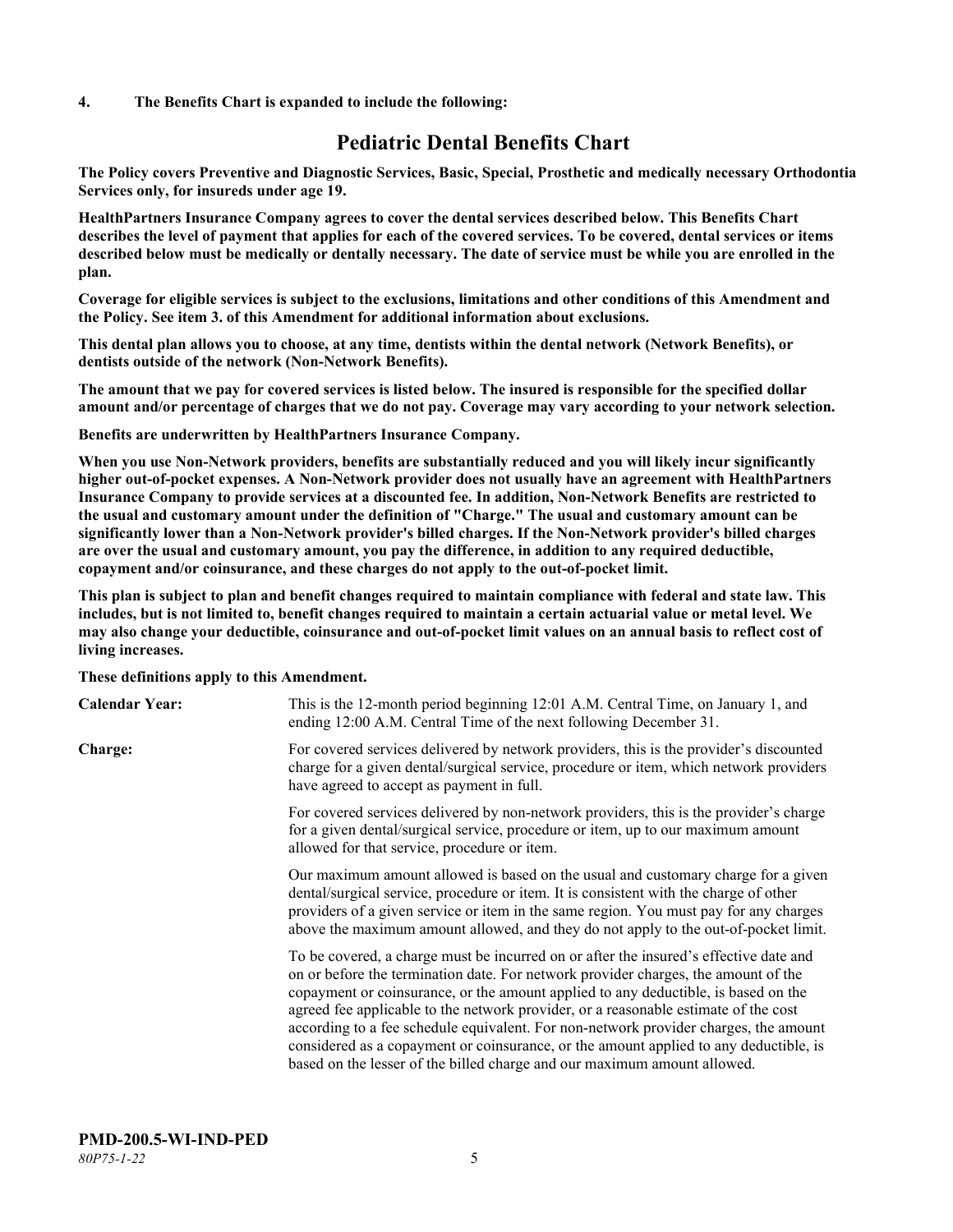| Copayment/Coinsurance:         | The specified dollar amount, or percentage, of charges incurred for covered services,<br>which we do not pay, but which an insured must pay, each time an insured receives<br>certain dental services, procedures or items. Our payment for those covered services or<br>items begins after the copayment or coinsurance is satisfied. Covered services or items<br>requiring a copayment or coinsurance are specified in this Benefits Chart. For network<br>provider charges, the amount considered as a copayment or coinsurance is based on<br>the agreed fee applicable to the network provider, or a reasonable estimate of the cost<br>according to a fee schedule equivalent. For non-network provider charges, the amount<br>considered as a copayment or coinsurance is based on the lesser of the billed charge<br>and our maximum amount allowed. A copayment or coinsurance is due at the time a<br>service is rendered, or when billed by the provider.                                                                                                                                                                                   |
|--------------------------------|---------------------------------------------------------------------------------------------------------------------------------------------------------------------------------------------------------------------------------------------------------------------------------------------------------------------------------------------------------------------------------------------------------------------------------------------------------------------------------------------------------------------------------------------------------------------------------------------------------------------------------------------------------------------------------------------------------------------------------------------------------------------------------------------------------------------------------------------------------------------------------------------------------------------------------------------------------------------------------------------------------------------------------------------------------------------------------------------------------------------------------------------------------|
| Deductible:                    | The specified dollar amount of charges incurred for covered services, which we do not<br>pay, but an insured or a family has to pay first in a calendar year. Our payment for<br>those services or items begins after any deductible is satisfied. Your plan has an<br>embedded deductible. This means once an insured meets the individual deductible, the<br>plan begins paying benefits for that person. If two or more members of the family meet<br>the family deductible, the plan begins paying benefits for all members of the family,<br>regardless of whether each insured has met the individual deductible. However, an<br>insured may not contribute more than the individual deductible towards the family<br>deductible. The amount of the charges that apply to any deductible are based on (1) the<br>agreed fee applicable to the network provider, or a reasonable estimate of the cost<br>according to a fee schedule equivalent; or (2) the lesser of the billed charge and our<br>maximum amount allowed for the non-network provider. This Benefits Chart indicates<br>which covered services are not subject to the deductible. |
| <b>Out-of-Pocket Expenses:</b> | You pay any specified copayments/coinsurance and deductibles applicable for<br>particular services, subject to the out-of-pocket limit described below. These amounts<br>are in addition to the monthly premium payments.                                                                                                                                                                                                                                                                                                                                                                                                                                                                                                                                                                                                                                                                                                                                                                                                                                                                                                                               |
| <b>Out-of-Pocket Limit:</b>    | You pay any copayments/coinsurance and deductibles for covered services, to the individual<br>or family out-of-pocket limit. Thereafter we cover 100% of charges incurred for all other<br>covered services, for the rest of the calendar year. You pay amounts greater than the out-of-<br>pocket limits if any benefit maximums are exceeded.                                                                                                                                                                                                                                                                                                                                                                                                                                                                                                                                                                                                                                                                                                                                                                                                         |
|                                | Non-Network Benefits above the maximum amount allowed (see definition of "charge"<br>above) do not apply to the out-of-pocket limit.                                                                                                                                                                                                                                                                                                                                                                                                                                                                                                                                                                                                                                                                                                                                                                                                                                                                                                                                                                                                                    |
|                                | You are responsible to keep track of the out-of-pocket expenses. Contact Member Services<br>for assistance in determining the amount paid by the insured for specific eligible services<br>received. Claims for reimbursement under the out-of-pocket limit provisions are subject to<br>the same time limits and provisions described under the "Claims Provisions" section of the<br>Policy.                                                                                                                                                                                                                                                                                                                                                                                                                                                                                                                                                                                                                                                                                                                                                          |
|                                |                                                                                                                                                                                                                                                                                                                                                                                                                                                                                                                                                                                                                                                                                                                                                                                                                                                                                                                                                                                                                                                                                                                                                         |

**Limits shown below are combined under your Network Benefits and Non-Network Benefits.**

# **Individual Calendar Year Deductible**

| <b>Network Benefits</b> |                                                                                            | Non-Network Benefits                                                                           |
|-------------------------|--------------------------------------------------------------------------------------------|------------------------------------------------------------------------------------------------|
|                         | See your Network Benefits individual deductible<br>under your Medical Plan Benefits Chart. | See your Non-Network Benefits individual<br>deductible under your Medical Plan Benefits Chart. |

# **Family Calendar Year Deductible**

| Network Benefits                                                                       | <b>Non-Network Benefits</b>                                                                |
|----------------------------------------------------------------------------------------|--------------------------------------------------------------------------------------------|
| See your Network Benefits family deductible under<br>vour Medical Plan Benefits Chart. | See your Non-Network Benefits family deductible<br>under your Medical Plan Benefits Chart. |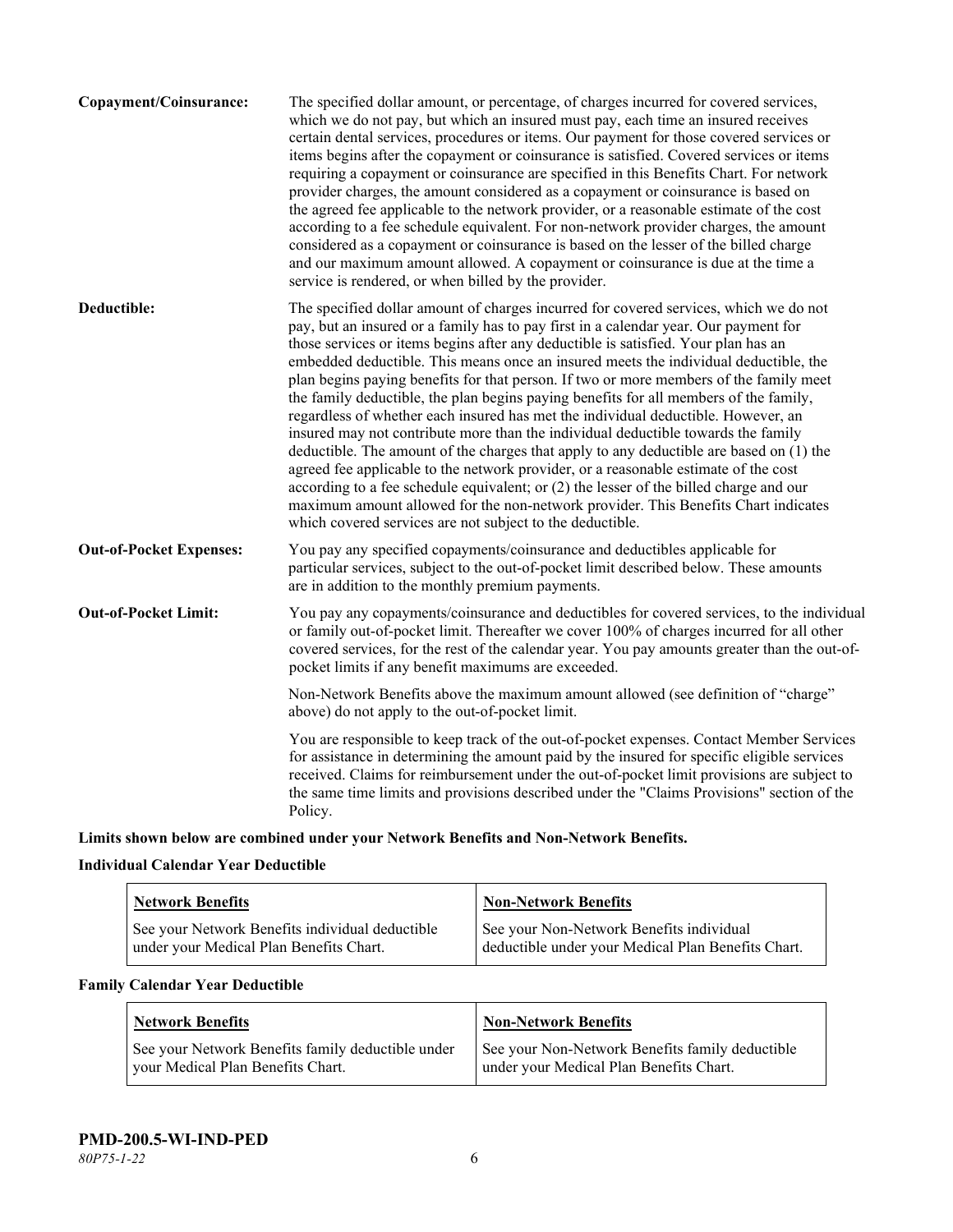Your Individual and Family deductible amounts may be indexed to allow for deductible amount changes under federal rules.

#### **Individual Calendar Year Out-of-Pocket Limit**

| Network Benefits                              | <b>Non-Network Benefits</b>                 |
|-----------------------------------------------|---------------------------------------------|
| See your Network Benefits individual out-of-  | See your Non-Network Benefits individual    |
| pocket limit under your Medical Plan Benefits | out-of-pocket limit under your Medical Plan |
| Chart.                                        | Benefits Chart.                             |

### **Family Calendar Year Out-of-Pocket Limit**

| <b>Network Benefits</b>                       | <b>Non-Network Benefits</b>                   |
|-----------------------------------------------|-----------------------------------------------|
| See your Network Benefits family out-of-      | See your Non-Network Benefits family out-of-  |
| pocket limit under your Medical Plan Benefits | pocket limit under your Medical Plan Benefits |
| Chart.                                        | Chart.                                        |

# **PREVENTIVE AND DIAGNOSTIC SERVICES**

### **Covered Services:**

We cover the following preventive and diagnostic services, with certain limitations which are listed below.

- **Routine dental care examinations for new and existing patients** limited to twice each calendar year.
- **Dental cleaning (prophylaxis or periodontal maintenance cleaning)** limited to twice each calendar year.
- **Professionally applied topical fluoride (other than silver diamine fluoride)** limited to twice each calendar year.
- **Silver diamine fluoride** limited to twice per tooth each calendar year.
- **Pit and Fissure sealant application and preventive resin restoration** limited to one application per tooth per 36 month period, for unrestored permanent molars.
- **Bitewing x-rays** limited to twice each calendar year.
- **Full mouth or panoramic x-rays** limited to once every sixty months.
- **Other x-rays, except as provided in connection with orthodontic diagnostic procedures and treatment.**
- **Space maintainers (fixed or removable appliances designed to prevent adjacent and opposing teeth from moving)** for lost primary teeth.
- **Evaluations that are not routine and periodic, including: problem-focused evaluations (either limited or detailed and extensive), periodontal evaluations, and evaluations for insureds under the age of 3 which include counseling with the primary caregiver.**
- **Screening or assessments of a patient** limited to twice each calendar year.

| <b>Network Benefits</b>      | <b>Non-Network Benefits</b>  |
|------------------------------|------------------------------|
| 80% of the charges incurred. | 80% of the charges incurred. |

#### **Not Covered:**

- Diagnostic testing that is performed and billed as a separate procedure such as collection of microorganisms for culture, viral cultures, genetic testing for susceptibility or oral disease and caries susceptibility tests. This includes all oral pathology and laboratory testing charges.
- Additional charges for office visits that occur after regularly scheduled hours, office visits for observation, missed appointments or appointments cancelled on short notice.
- Cone beam CT capture and interpretation.
- Oral hygiene instruction.
- Removal of fixed space maintainers.
- Hospital, home and extended care facility visits by dental providers.
- Maxillofacial MRI, maxillofacial ultrasound and sialoendoscopy capture and interpretation.
- Post processing of image or image sets.
- Caries risk assessment and documentation.

# **PMD-200.5-WI-IND-PED**

*80P75-1-22* 7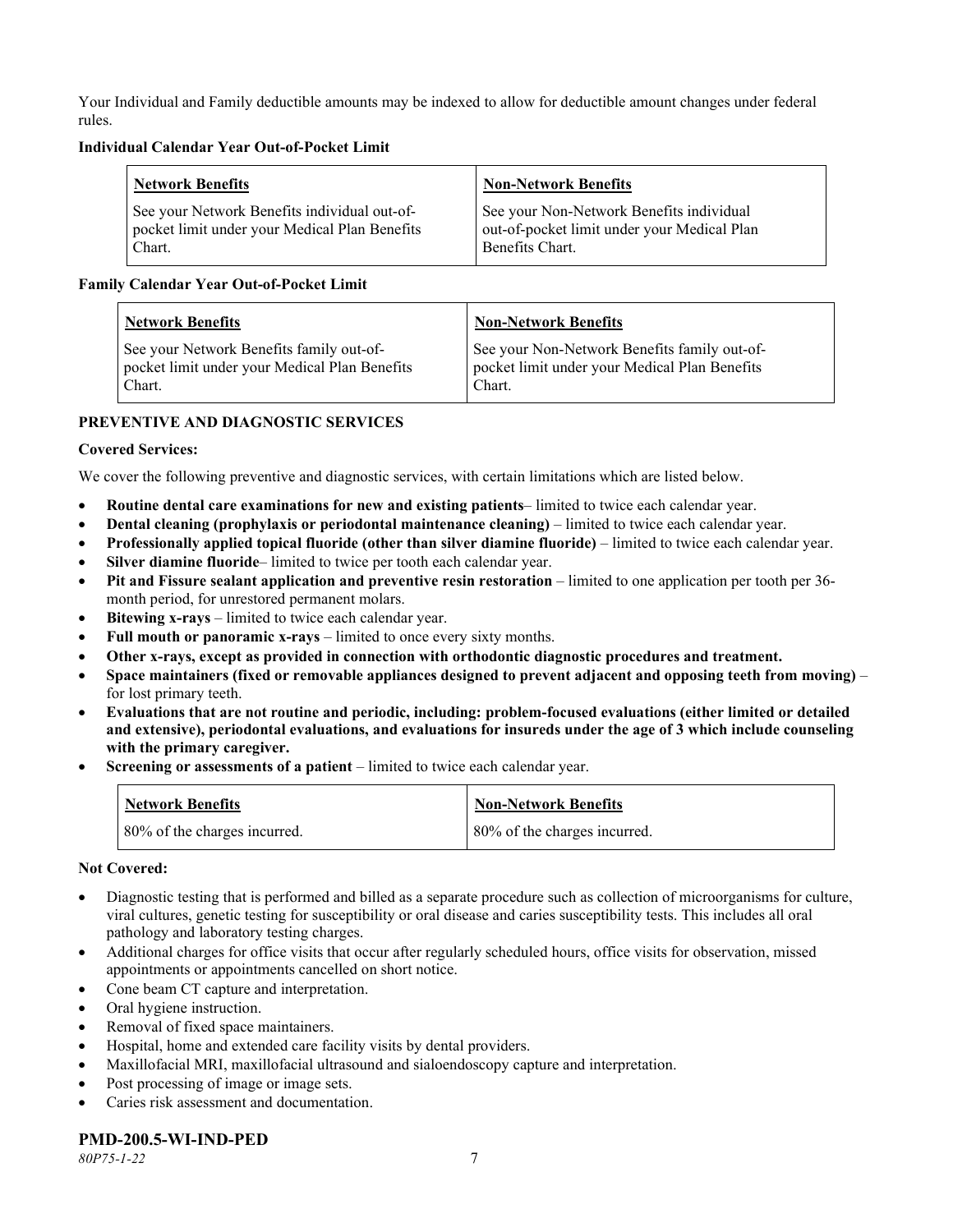- Charges for unspecified procedures.
- See "Services Not Covered" in item 3. of this Amendment.

### **BASIC SERVICES**

#### **Covered Services:**

We cover the following services:

- **Consultations.**
- **Emergency treatment for relief of pain.**
- **Regular restorative services (fillings) other than posterior composites.** Restorations using customary restorative materials and stainless steel crowns are covered, when dentally necessary due to loss of tooth structure as a result of tooth decay or fracture.
- **Regular restorative services (fillings) - posterior composites (white fillings on bicuspids and molars).** Restorations using customary restorative materials and preventive resin restorations are covered, when dentally necessary due to loss of tooth structure as a result of tooth decay or fracture.
- **Oral Surgery – surgical and non-surgical extraction for the restoration of dental function.** Services include, but are not limited to, removal of impacted teeth, incision or drainage of abscesses and removal of exostosis. General anesthesia or intravenous sedation is covered, when dentally necessary, when provided by the attending dentist in a dental office setting and required to perform a covered dental procedure.
- **Periodontics (Gum Disease)** limited to once every 24 months for non-surgical treatment and once every 36 months for surgical treatment.
- **Endodontics.**

| <b>Network Benefits</b>      | <b>Non-Network Benefits</b>  |
|------------------------------|------------------------------|
| 75% of the charges incurred. | 50% of the charges incurred. |

#### **Limitations:**

• Collection and application of autologous blood concentrate product is limited to once every 36 months.

# **Not Covered:**

- Periodontal splinting.
- Orthognathic surgery (surgery to reposition the jaws).
- Harvest of bone for use in autogenous grafting procedure.
- Charges for surgical procedures for isolation of a tooth with a rubber dam.
- Non-intravenous conscious sedation, and drugs to treat anxiety or pain.
- Charges for endodontic endosseous implants.
- Charges for intentional reimplantation (including necessary splinting).
- Charges for canal preparation and fitting of preformed dowel or post.
- Charges for temporary crowns for fractured teeth.
- Charges for surgical placement of a temporary anchorage device.
- Charges for autogenous or nonautogenous osseous, osteoperiosteal or cartilage graft of the mandible or maxilla.
- Charges for anatomical crown exposure.
- Charges for the placement of a restorative foundation for an indirect restoration.
- Charges for periradicular services and bone grafts or other material used in conjunction with periradicular surgery.
- Charges for unspecified procedures.
- See "Services Not Covered" in item 3. of this Amendment.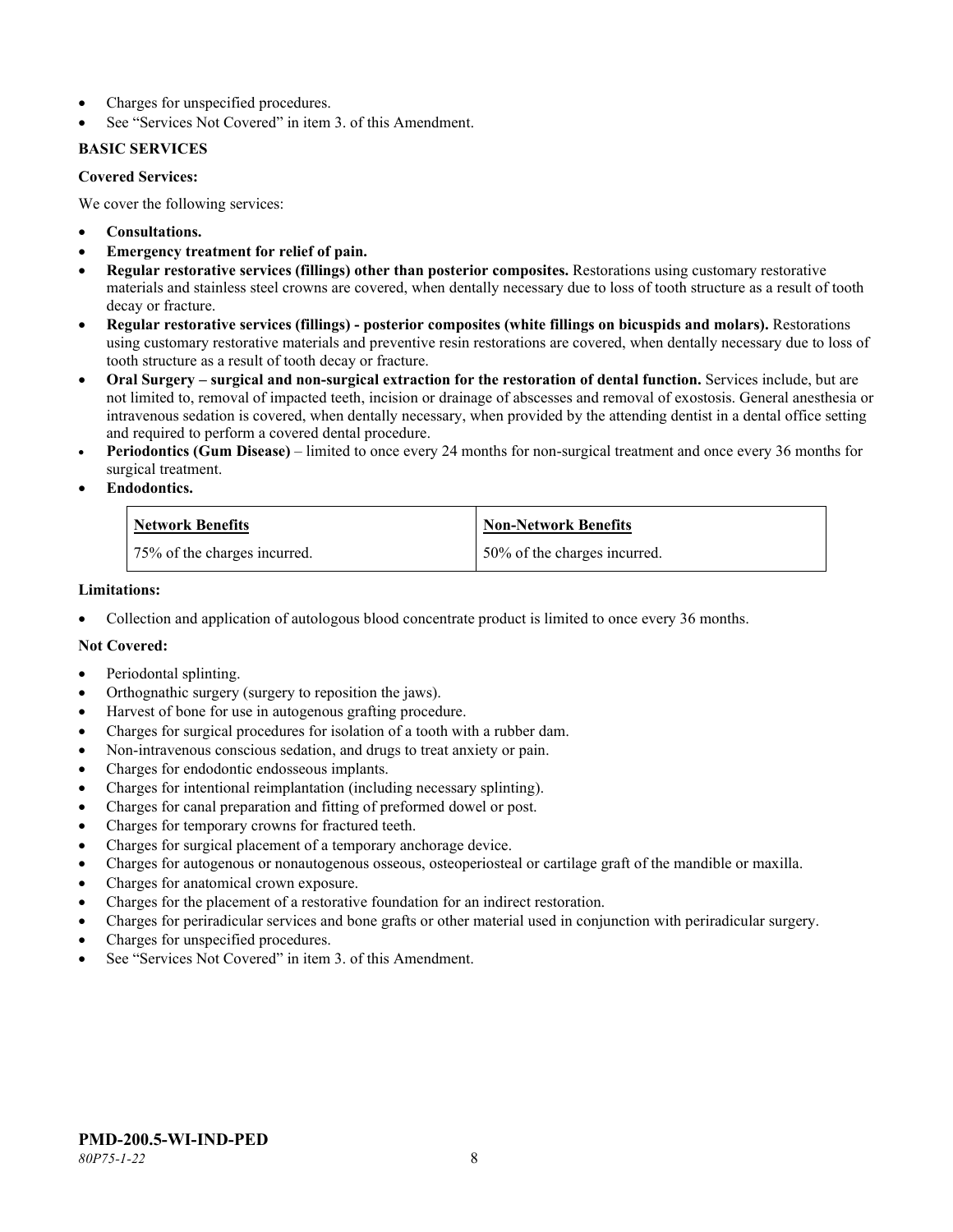### **SPECIAL SERVICES**

#### **Covered Services:**

We cover the following services:

- **Special Restorative Care** extraorally fabricated or cast restorations (crowns, onlays) are covered when teeth cannot be restored with customary restorative material and when dentally necessary due to the loss of tooth structure as a result of tooth decay or fracture. If a tooth can be restored with a customary restorative material, but an onlay, crown, jacket, indirect composite or porcelain/ceramic restoration is selected, benefits will be calculated using the charge appropriate to the equivalent customary restorative material.
- **Repair or recementing of crowns, inlays and onlays.**

| <b>Network Benefits</b>      | <b>Non-Network Benefits</b>  |
|------------------------------|------------------------------|
| 75% of the charges incurred. | 50% of the charges incurred. |

**Limitations:**

• Benefit for the replacement of a crown or onlay will be provided only after a five year period measured from the date on which the procedure was last provided, whether under this Amendment or not.

### **Not Covered:**

- Gold foil restorations.
- Onlays, veneers or partial crowns fabricated from extraorally cured composite resin or porcelain.
- Charges for unspecified procedures.
- See "Services Not Covered" in item 3. of this Amendment.

# **PROSTHETIC SERVICES**

#### **Covered Services:**

We cover the following services:

- **Bridges** initial installation of fixed bridgework to replace missing natural teeth, replacement of an existing fixed bridgework by a new bridgework, the addition of teeth to an existing bridgework, and repair or recementing of bridgework are covered. A given prosthetic appliance for the purpose of replacing an existing appliance will be provided when satisfactory evidence is presented that the new prosthetic appliance is required to replace one or more teeth extracted after the existing bridgework was installed.
- **Dentures** initial installation of full removable dentures to replace missing natural teeth and adjacent structures and adjustments during the six-month period following installation are covered. If a satisfactory result can be achieved through the utilization of standard procedures and materials but a personalized appliance is selected, or one which involves specialized techniques, the charges appropriate to the least costly appliance are covered. Replacement of an existing full removable denture by a new denture is covered. A given prosthetic appliance for the purpose of replacing an existing appliance will be provided when satisfactory evidence is presented that the new prosthetic appliance is required to replace one or more teeth extracted after the existing denture was installed. Repair of dentures, or relining or rebasing of dentures more than six months after installation of an initial or replacement denture are covered.
- **Partial Dentures** Surveyed crowns which are not restorative but which are dentally necessary to facilitate the placement of a removable partial denture are covered. Initial installation of partial removable dentures to replace missing natural teeth and adjacent structures and adjustments during the six-month period following installation are covered. If a satisfactory result can be achieved by a standard cast chrome or acrylic partial denture, but a more complicated design is selected, the charges appropriate to the least costly appliance are covered. Replacement of an existing partial denture by a new denture, or the addition of teeth to an existing partial removable denture is covered. A given prosthetic appliance for the purpose of replacing an existing appliance will be provided when satisfactory evidence is presented that the new prosthetic appliance is required to replace one or more teeth extracted after the existing denture was installed. Repair of dentures, or relining or rebasing of dentures more than six months after installation of an initial or replacement denture are covered.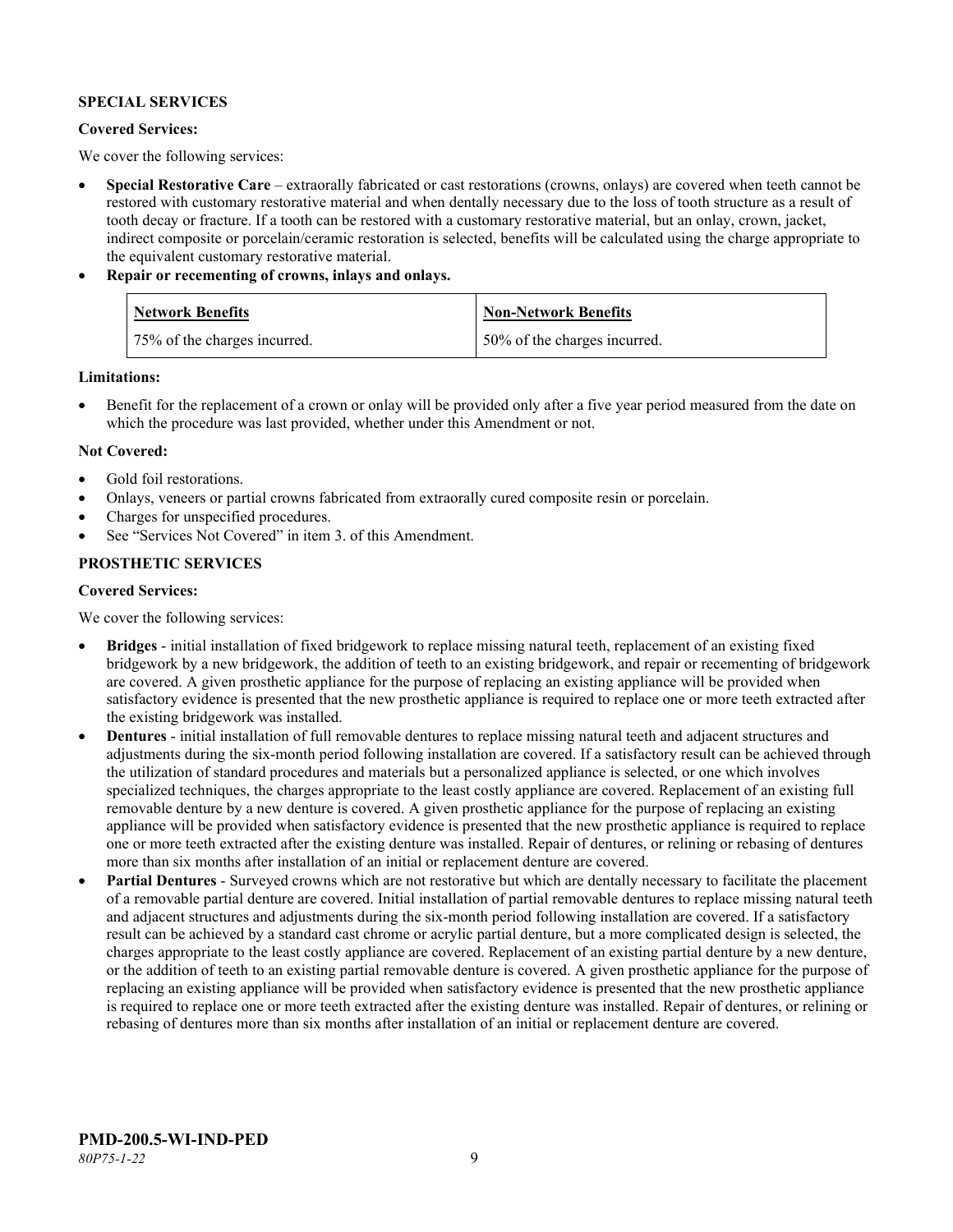- **Occlusal guards** occlusal guards for the treatment of bruxism are covered, including repair and relining of occlusal guards.
- **Tissue Conditioning.**

| <b>Network Benefits</b>      | <b>Non-Network Benefits</b>  |
|------------------------------|------------------------------|
| 75% of the charges incurred. | 50% of the charges incurred. |

#### **Limitations:**

- Benefit for replacement of a prosthetic appliance will be provided only (a) if the existing appliance cannot be made serviceable, and (b) after a 5 year period measured from the date on which it was installed, whether under this Amendment or not.
- Occlusal guards are limited to one every 12 months, for insureds age 13 or older.

### **Not Covered:**

- Services for replacement of any missing, lost or stolen dental or implant-supported prosthesis.
- Services related to a prosthetic appliance which was installed or delivered more than 60 days after termination of coverage. Interim prostheses.
- Connector bars, stress breakers and precision attachments.
- Provisional pontics, crowns and retainer crowns.
- Copings.
- Charges for unspecified procedures.
- See "Services Not Covered" in item 3. of this Amendment.

# **DENTAL IMPLANT SERVICES**

#### **Covered Services:**

We cover, **if dentally necessary**:

- the surgical placement of an implant body to replace missing natural teeth;
- removal and replacement of an implant body that is not serviceable and cannot be repaired after a period of at least five years from the date that the implant body was initially placed;
- initial installation of implant-supported prosthesis (crowns, bridgework and dentures) to replace missing teeth;
- replacement of an existing implant-supported prosthesis by a new implant-supported prosthesis, or the addition of teeth to an existing implant-supported prosthesis. We will replace an existing implant-supported prosthesis when satisfactory evidence is presented that (a) the new implant-supported prosthesis is required to replace one or more teeth extracted after the existing implant-supported prosthesis was installed, or (b) the existing implant-supported prosthesis cannot be made serviceable;
- repair of implant-supported prosthesis;
- other related implant services.

**Decisions about dental necessity are made by HealthPartners Insurance Company's dental directors, or their designees. If the dental directors or their designees determine that a tooth or an arch can be restored with a standard prosthesis or restoration, no benefits will be allowed for the individual implant or implant procedure. For the second phase of treatment (the prosthodontics phase of placing the implant crown, bridge, denture or partial denture), we will base benefits on the least costly, professionally acceptable alternative treatment.**

| <b>Network Benefits</b>      | <b>Non-Network Benefits</b>  |
|------------------------------|------------------------------|
| 75% of the charges incurred. | 50% of the charges incurred. |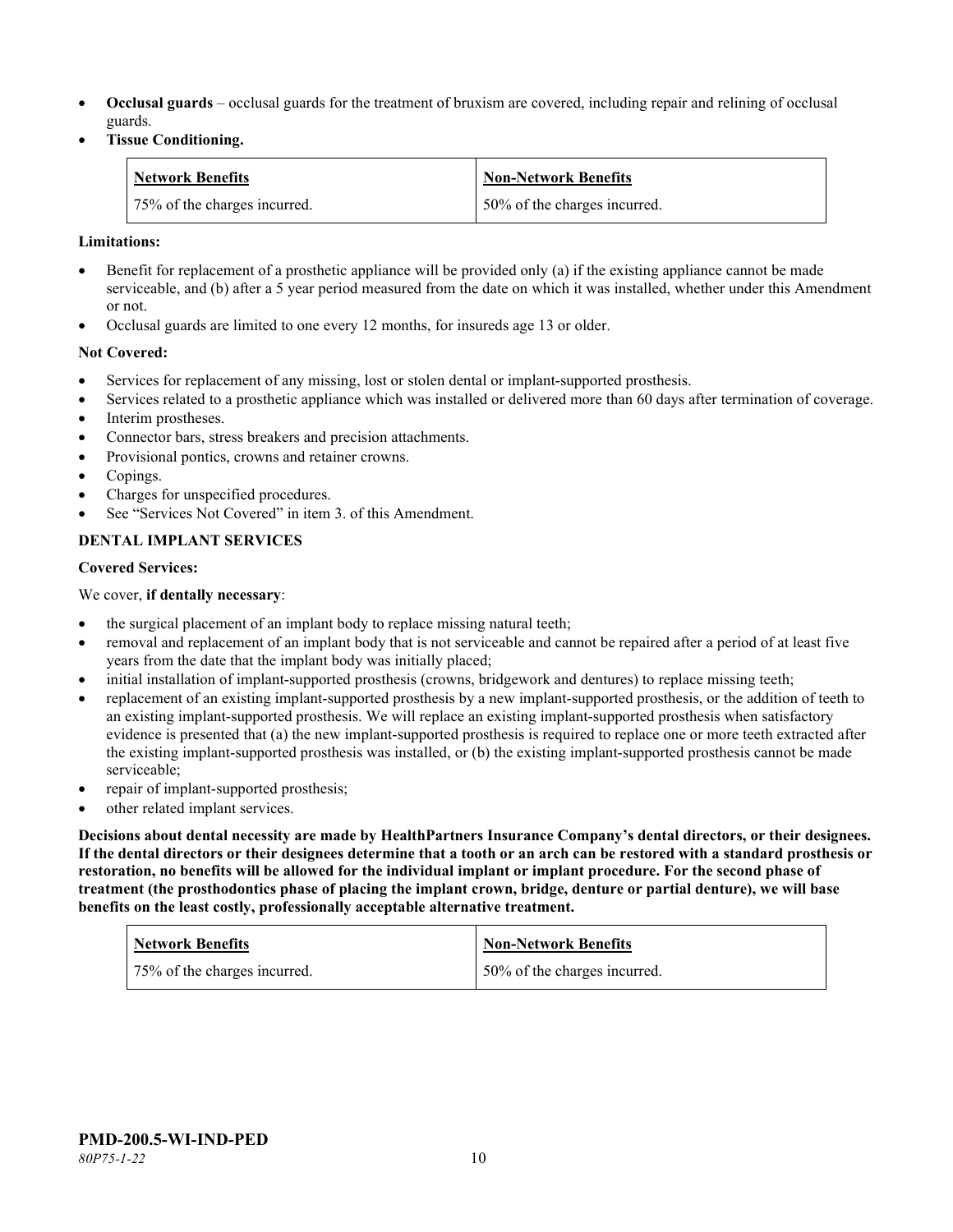# **Limitations:**

- Benefit for replacement of an existing implant-supported prosthesis that cannot be made serviceable will be provided only after a five year period measured from the date that the implant-supported prosthesis was initially placed, whether under this Amendment or not.
- Endosteal implants, surgical placement of an interim implant body, eposteal implants, transolsteal implants (including hardware), implant-supported complete or partial dentures, connecting bars, abutments, implant-supported crowns, and abutment supported retainers are limited to once every 5 years.
- Radiographic/surgical implant indexing is limited to once every 5 years.

#### **Not Covered:**

- Charges for interim abutments or custom abutments, including placement.
- Charges for unspecified procedures.
- See "Services Not Covered" in item 3, of this Amendment.

# **EMERGENCY DENTAL CARE SERVICES**

#### **Covered Services:**

We cover emergency dental care provided by network or non-network providers to the same extent as eligible dental services specified above and subject to the same deductibles, coinsurance and maximums.

| <b>Network Benefits</b>                                                                                                                                                             | <b>Non-Network Benefits</b>                                                       |
|-------------------------------------------------------------------------------------------------------------------------------------------------------------------------------------|-----------------------------------------------------------------------------------|
| Coverage level is the same as corresponding Network   Coverage level is the same as corresponding Non-<br>Benefits, depending on the type of service provided,<br>such as fillings. | Network Benefits, depending on the type of service<br>provided, such as fillings. |

#### **Not Covered:**

See "Services Not Covered" in item 3. of this Amendment.

#### **CLEFT LIP AND CLEFT PALATE SERVICES**

#### **Covered Services For Dependent Children:**

We cover dental services for treatment of cleft lip and cleft palate. Orthodontic treatment of cleft lip and cleft palate will be covered only if it meets the Covered Services criteria under "Orthodontic Services" below.

| <b>Network Benefits</b>                              | <b>Non-Network Benefits</b>                           |
|------------------------------------------------------|-------------------------------------------------------|
| Coverage level is the same as corresponding Network  | Coverage level is the same as corresponding Non-      |
| Benefits, depending on the type of service provided, | Network Benefits, depending on the type of service    |
| such as Basic Services, Special Services or          | provided, such as Basic Services, Special Services or |
| Orthodontic Services, if applicable.                 | Orthodontic Services, if applicable.                  |

#### **Limitations:**

• To the extent that these services are covered under the medical services, they are not covered as Pediatric Dental services.

#### **Not Covered:**

- Charges for unspecified procedures.
- See "Services Not Covered" in item 3. of this Amendment.